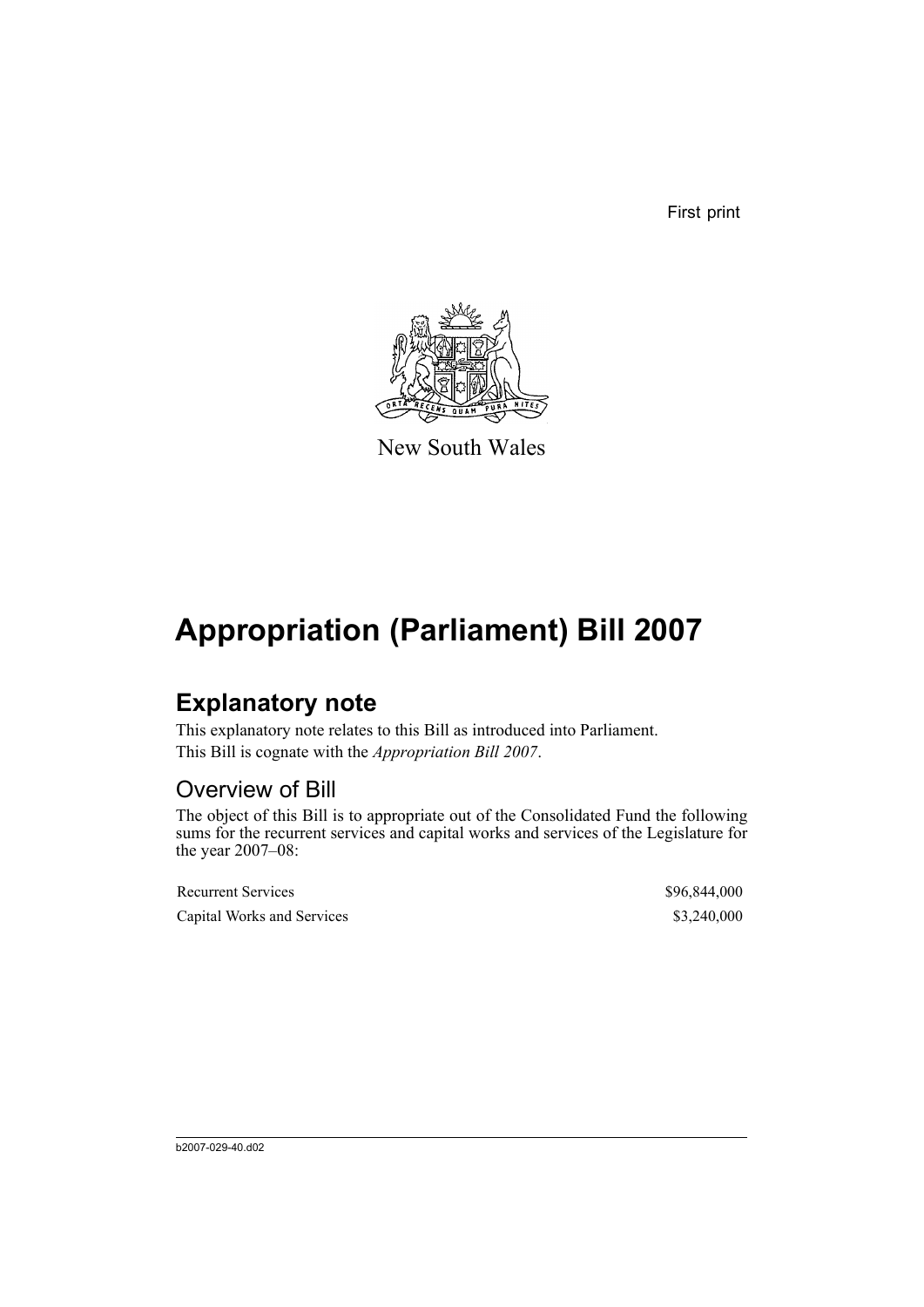#### Appropriation (Parliament) Bill 2007

Explanatory note

The amount appropriated is intended to be applied to the following services/ functions:

|                      | <b>Recurrent</b><br><b>Services</b> | <b>Capital Works</b><br>and Services |
|----------------------|-------------------------------------|--------------------------------------|
| Legislative Council  | \$20,918,000                        | \$256,000                            |
| Legislative Assembly | \$60,662,000                        | \$994,000                            |
| Joint Services       | \$15,264,000                        | \$1,990,000                          |
| Total                | \$96,844,000                        | \$3,240,000                          |

### Outline of provisions

**Clause 1** sets out the name (also called the short title) of the proposed Act.

**Clause 2** provides for the commencement of the proposed Act on 1 July 2007.

**Clause 3** provides for interpretation of references to the 2007–08 financial year and other matters of interpretation.

**Clause 4** provides for the appropriation out of the Consolidated Fund, for the recurrent services of the Legislature for the year 2007–08, of the amount of \$96,844,000.

**Clause 5** provides for the appropriation out of the Consolidated Fund, for the capital works and services of the Legislature for the year 2007–08, of the amount of \$3,240,000.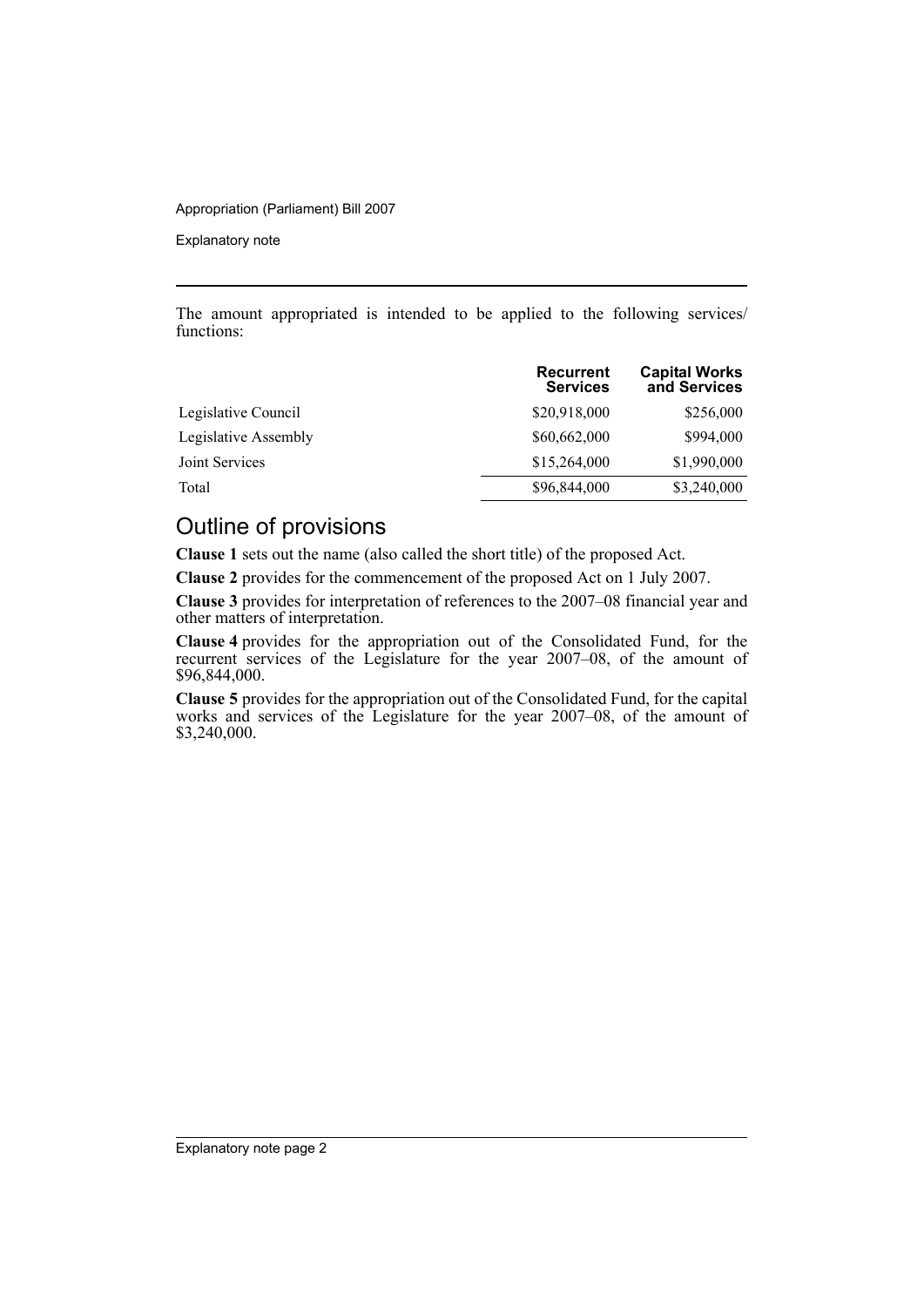First print



New South Wales

# **Appropriation (Parliament) Bill 2007**

## **Contents**

|   |                                              | Page |
|---|----------------------------------------------|------|
|   | Name of Act                                  |      |
|   | Commencement                                 |      |
| 3 | Interpretation                               |      |
|   | Appropriation for recurrent services         |      |
| 5 | Appropriation for capital works and services |      |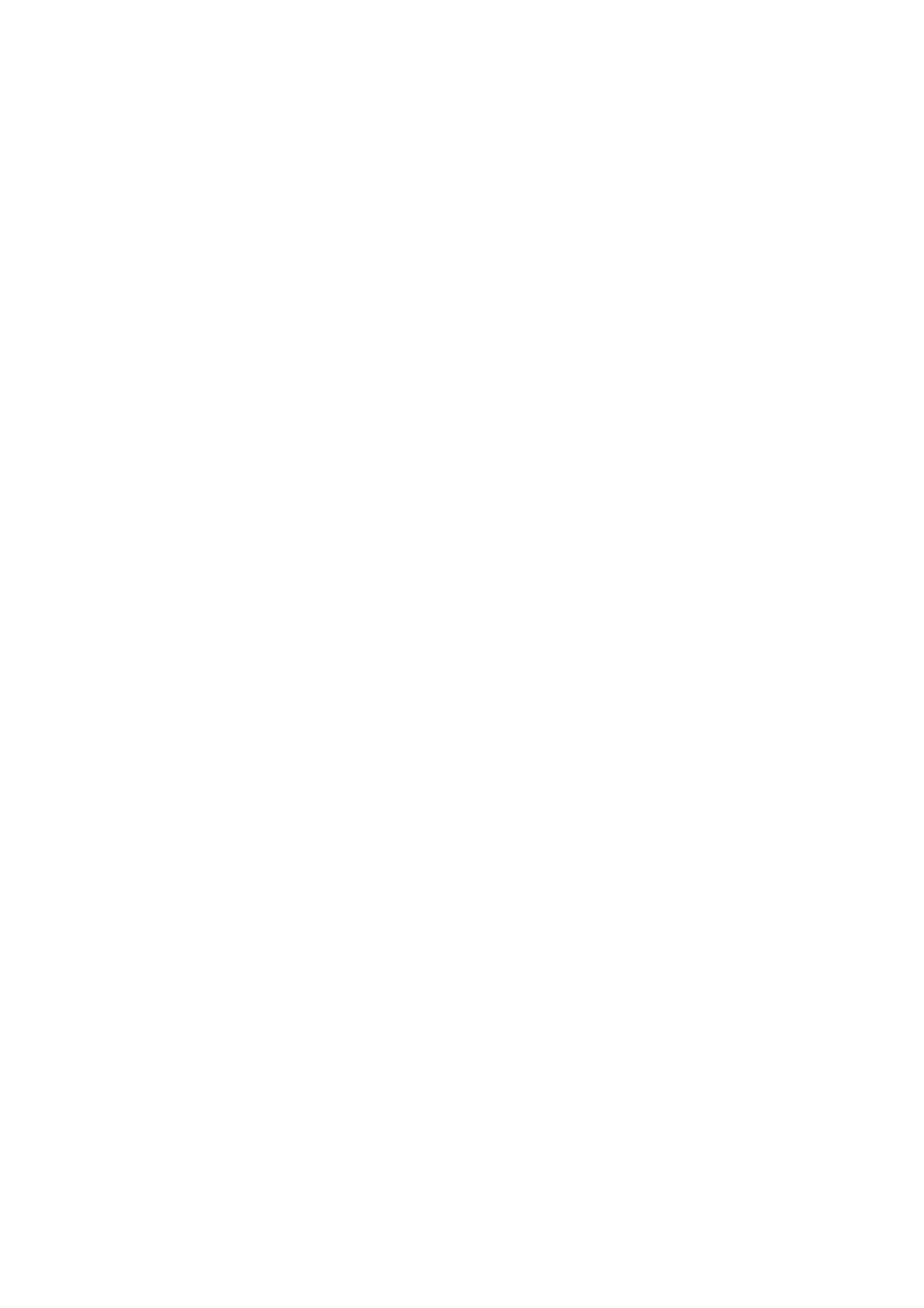

New South Wales

# **Appropriation (Parliament) Bill 2007**

No , 2007

#### **A Bill for**

An Act to appropriate out of the Consolidated Fund sums for the recurrent services and capital works and services of the Legislature for the year 2007–08.